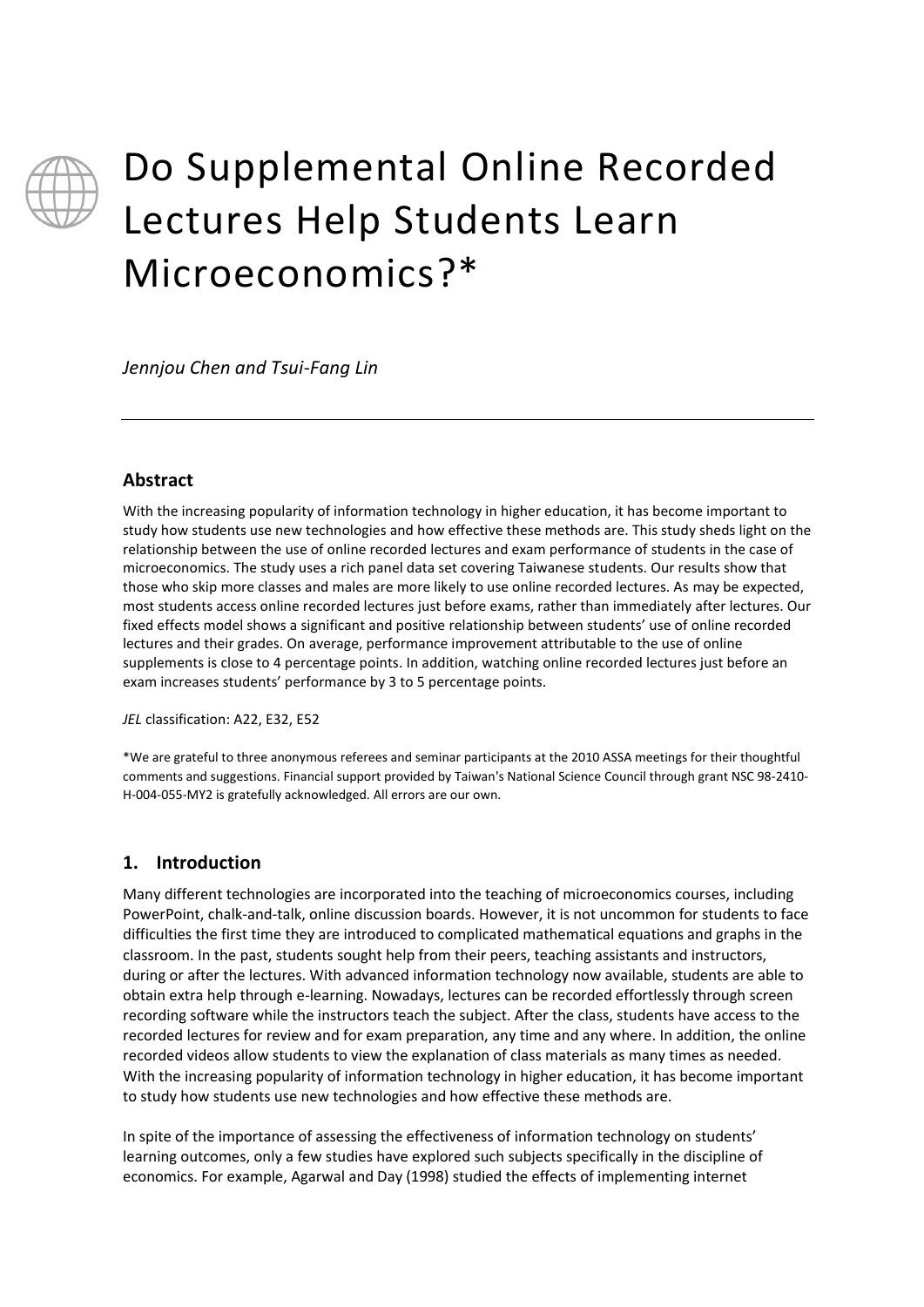enhancements, such as email, discussion lists and web information access, on students' learning. They found that the group that had enhancements available performed better in exams. However, a study by Brown and Liedholm (2002) revealed the danger in relying too heavily on strictly online sources. They compared students' grades in traditional and online courses, and found that those who studied only online secured lower grades in exams. These two contradicting studies highlight the importance of studying how students are using the online materials as well as the result of such usage.

Two more recent studies conducted by Flores and Savage (2007) and Savage (2009) explored students' demand for supplemental online recorded lectures and the effects of such information technology enhancement on students' exam performance. Flores and Savage (2007) estimated students' willingness to pay for streaming lecture video and showed a positive correlation between video use and exam grades. Savage (2009) found that students exposed to downloadable lecture videos perform better on the exam but the positive effect is not statistically significant. However, both studies lack detailed information about students' use of supplemental online recorded lectures; their main conclusions are drawn from comparisons between the treatment and the control groups.

The main objective of this paper is to investigate the relationship between the use of a recent internet enhancement, online recorded lectures, and students' performance in exams. We have used a unique panel data set with details of students' usage of online resources. There are several channels that may affect students' learning. For example, in the case where students use internet enhancement as a substitute for live classroom learning, they benefit from streaming lecture videos but they lose the benefits of classroom interaction. If the provision of supplemental online lecture video does not significantly lower students' attendance rates then this method could complement their learning.

In this paper, we aim to answer the following three questions. First, if and when, do students adopt the e-learning approach and watch online recorded lectures? Second, what is the relationship between students' characteristics and their use of online recorded lectures? Third, does watching online recorded lectures improve students' exam performances? The main contribution of this study is to provide useful insights into the use of information technology in learning microeconomics and to explore the relationship between e-learning styles and students' performance in exams.

When assessing the impact of watching recorded lectures on students' exam performances, potential endogeneity problems arise, causing the ordinary least squares (OLS) estimates to be biased. For instance, in a case where students with strong motivations are more likely to use supplemental online resources and have better grades, the OLS estimates could overestimate the effectiveness of online recorded lectures. To address part of the potential endogeneity problem, we employ a fixed effects model to control for individual time-invariant heterogeneity and exam difficulty. As a result, we are able to obtain better estimates.

In the fixed effects model, variations of usage of online recorded lectures help us to identify the online lecture effects more accurately relative to the OLS estimates. Our fixed effects estimation results show that, on average, accessing supplemental online recorded lectures improves students' grades by 4 percentage points. In addition, the time when online recorded lectures are used matters in students' exam performances. On average, watching online recorded lectures soon after the live lectures does not improve students' grades, while watching them within the week before exams does enhance students' grades.

The details of the data set will be discussed in the next section. In the third section, the statistical models will be presented. The estimation results are then reported and the conclusion is provided in the final section.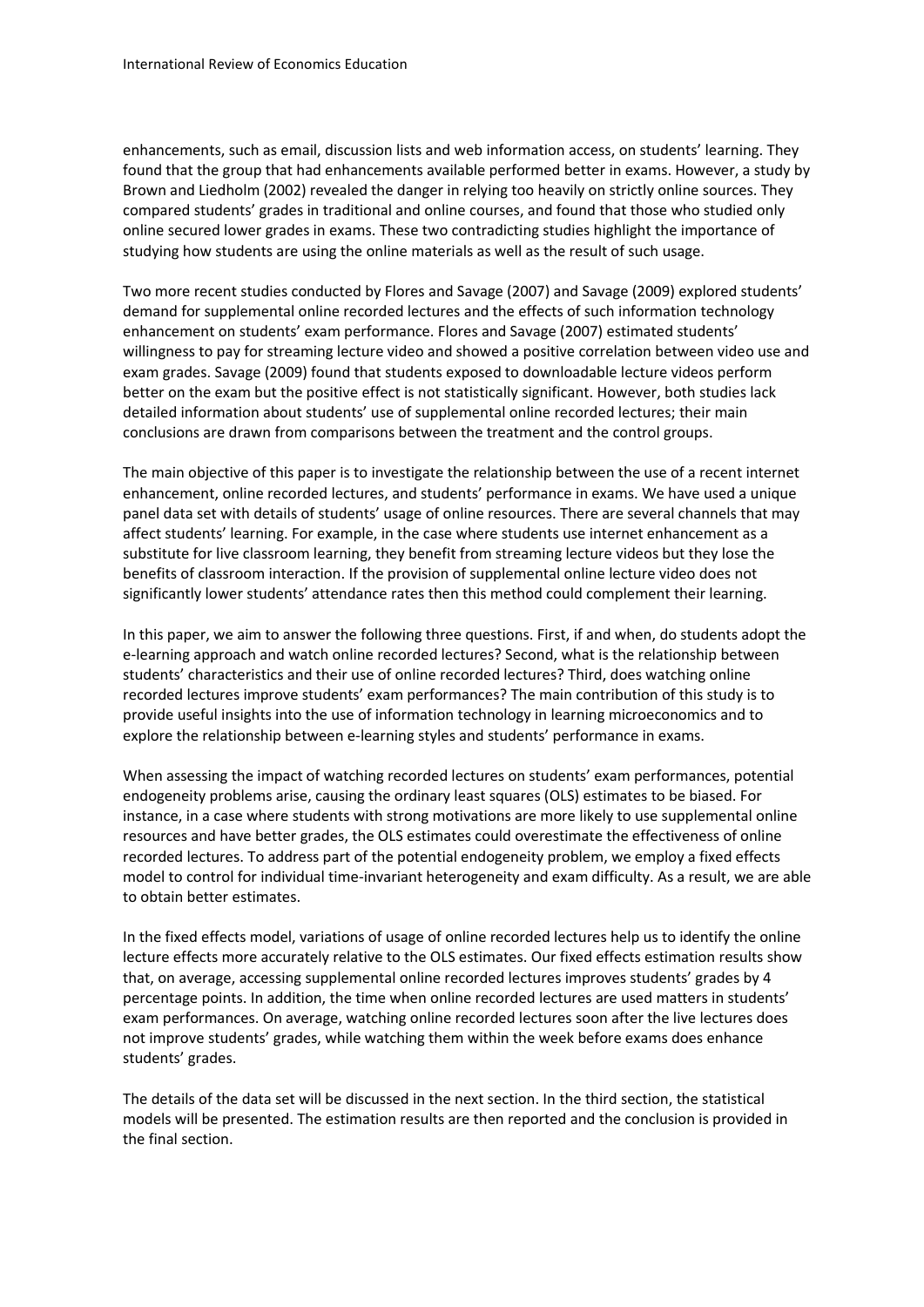## **2. Data**

 $\overline{a}$ 

We conducted a survey of 312 students who took the intermediate microeconomics course at an elite public university in Taiwan in the fall semester of 2007 and spring semester of 2008. In our sample, three microeconomics courses were taught by the same instructor, and each contained 12 three-hour class meetings during the study period.

PowerPoint presentations were used in all class meetings. Each lecture was then recorded, using PowerCam software, $1$  while the instructor was teaching the classes. Recorded lectures were uploaded to course websites immediately after each class meeting. The course website was located at the elearning server provided and maintained by the university. Students needed to use their university email IDs and passwords to log on to the server and access course related information. The server then recorded students' use of online course materials.

It is important to note that students could only watch recorded lecture videos on the web and could not download the files to their personal computers. This is different from most available online recorded lectures that can be downloaded to students' personal computers. As a result, we were able to collect information on when students logged on to the server, whether or not they checked a specific course website, and most importantly, which videos were watched by the students and when. All 312 students' performances for each question in the exams were linked to their use of the online recorded lectures. For instance, we were able to observe whether or not, and how many times, a student accessed recorded files and how well each student did on the corresponding exam questions. In addition, information on students' attendance records corresponding to particular exam questions was also collected.

Exam questions included multiple choice questions and essay questions. When the instructor devised the exams, each question consisted of three parts: the question itself, an answer that was key to the question, and corresponding specific lectures and chapters in the textbooks during the sample semester. Thus, we were able to link students' performance in each question to their use of online recorded files.

In this paper, the dependent variable is students' grades, which are measured by the percentage of correctness in each answer. The percentage of correctness of an answer is defined as credits awarded, divided by the maximum credits for that particular question.

A set of variables were constructed to represent usage of online recorded lectures. In order to be sure that the respondent had accessed recorded lectures for review and exam preparation purposes, all variables refer to files accessed for at least five minutes. Definitions of these variables are as follows:

- 1. *Times*: the number of times a student accessed recorded lectures corresponding to a particular exam question.
- 2. *Watch Video*: whether or not the respondent had accessed online recorded files corresponding to a particular exam question.
- 3. *Total Minutes*: total time, in minutes, the respondent spent watching recorded lectures.
- 4. *Before the Exam*: whether or not the respondent had accessed recorded lectures less than a week before the exam.

 $1$  PowerCam is software developed by FormosaSoft Corporation; details of PowerCam software can be found at: [http://blog.powercam.cc/en/.](http://blog.powercam.cc/en/)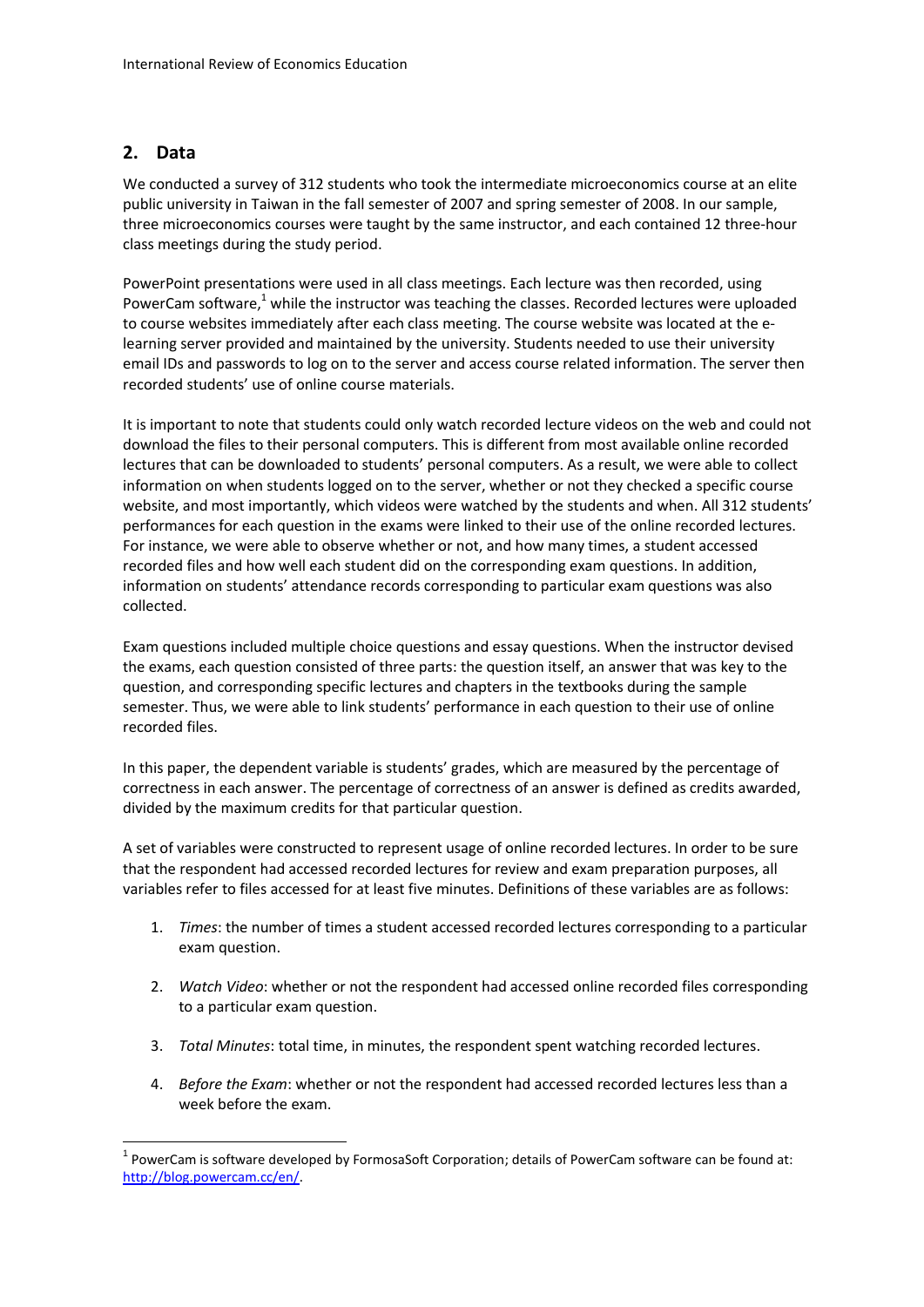5. *After the Lecture*: whether or not the respondent had accessed recorded lectures within a week after a lecture.

Our data do not allow us to empirically test whether the availability of online recorded lectures discouraged students from attending class lectures given that they could catch missed lectures later by accessing recorded lectures on the web. The main reason is that we cannot observe this group of sample students' attendance behaviour before the internet enhancement became available. In order to take into account the effect of attendance on exam performance, we also included students' attendance records corresponding to each exam question.

Table 1 presents the average attendance and average semester grades by students' use of online recorded lectures. The average attendance rate is 77.86%. According to the instructor's records, 77.86% is not significantly different from those in past semesters when the online recorded lectures were not available. Thus, it seems that the availability of online recorded lectures does not change students' attendance behaviour.

One-third of students in our sample had accessed online recorded lectures in the past. We found that there is no linear relationship between watching supplemental online video files and attending classroom lectures. For the students who never watch the videos, the average attendance rate is 77.93%, which is close to the overall average. The students who access online recorded lectures 6-10 times have the highest attendance rate, 85.91%. The average attendance rate for students with the highest frequency of viewing online recorded lectures is 51.43%. In terms of semester grades, students who never use online recorded lectures have the highest average semester grades at 72.25 points out of a total 100 points.

These results seem to suggest that the provision of supplemental online recorded lectures does not help students learn microeconomics. A possible reason could be that less motivated students might not attend lectures often when online recorded lectures are available to them. They might use these videos as substitutes for formal classroom lectures. Since they are less motivated, they might not care as much about what grades they get. The other potential explanation could be that students are not taught how to use the online recorded lectures effectively since the technology is new to them. Without taking into account other covariates and students' unobserved heterogeneity, we observe a negative association between online lecture usage and students' grades from Table 1. Below, a statistical model is presented to better estimate the relationship between students' use of online recorded lectures and their exam performances.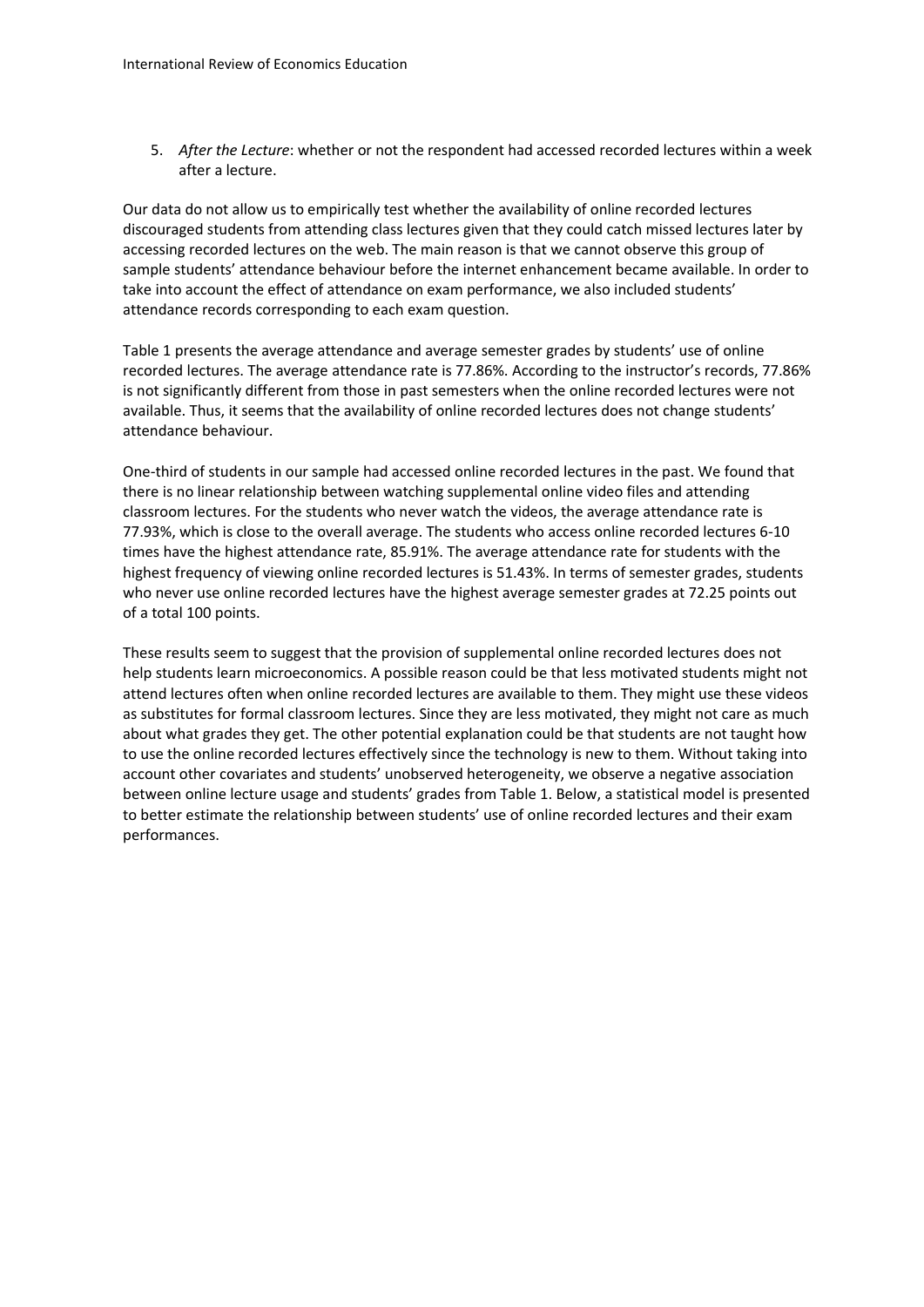| Number of<br><b>Times</b> | Number of Students |        | Average Class Attendance Average Semester Grades |
|---------------------------|--------------------|--------|--------------------------------------------------|
| 0                         | 211                | 0.7793 | 72.25                                            |
| $1 - 5$                   | 33                 | 0.8121 | 68.14                                            |
| $6 - 10$                  | 22                 | 0.8591 | 62.33                                            |
| $11 - 15$                 | 25                 | 0.7120 | 70.97                                            |
| $16 - 20$                 | 14                 | 0.8143 | 69.16                                            |
| $21+$                     | 7                  | 0.5143 | 62.15                                            |
| Total                     | 312                |        |                                                  |
| Mean                      |                    | 0.7786 | 70.65                                            |

| <b>Table 1:</b> Average class attendance and semester grades (by the number of times a student |  |  |  |  |  |  |  |
|------------------------------------------------------------------------------------------------|--|--|--|--|--|--|--|
| watches an online recorded lecture)                                                            |  |  |  |  |  |  |  |

Note: The average attendance rates are computed as described below. First, we computed each student's average attendance rate for the semester (i.e. lectures attended/total lectures). Then we computed the average attendance rate for each group.

## **3. Statistical models**

This study uses a micro level data set to explore the relationship between students' use of online recorded lectures and their performance in exams. As described earlier, the OLS model could suffer from potential endogeneity bias. A fixed effects model is, therefore, employed to address part of the endogeneity problem.

A linear model describing the relationship between a student's exam performance and various learning inputs variables is shown as follows:

$$
y_{ij} = \eta r_{ij} + \lambda t_{ij} + \alpha_i + \gamma_j + \varepsilon_{ij}, \quad i = 1, 2, ..., l, j = 1, 2, 3, ..., J
$$
 (1)

*I* denotes the total number of students and *J* denotes the total number of exam questions.  $y_i$ corresponds to student *i*'s observed exam performance on question *j*. *rij* refers to three *Recorded Lecture* variables: *Watch video*, *Watch video right after lecture*, *Watch video right before exam*. The definitions of these variables are discussed in the previous data section.  $\eta$  captures the association between use of recorded lectures and grades, the major interest of this paper. *tij* represents student *i*'s attendance record for question *j* when the materials of question *j* were taught. *α<sup>i</sup>* represents student *i*'s time-invariant individual effect, *γ<sup>j</sup>* represents question *j*'s specific effect, and *εij* is a random disturbance term.

We included students' attendance status in equation (1) since it is important in determining students' exam performance. We added the attendance variable and the interaction terms between attendance and viewing behaviour as control variables in our model to better estimate the relationship between online lecture usage and exam performance.

Table 2 presents summary statistics of variables. Since 312 students' exam performances were observed for each exam question, there are 13,490 observations. The first panel shows summary statistics for the full sample. The second panel shows summary statistics when attendance is coded as zero. And the third panel shows summary statistics when attendance is coded as one.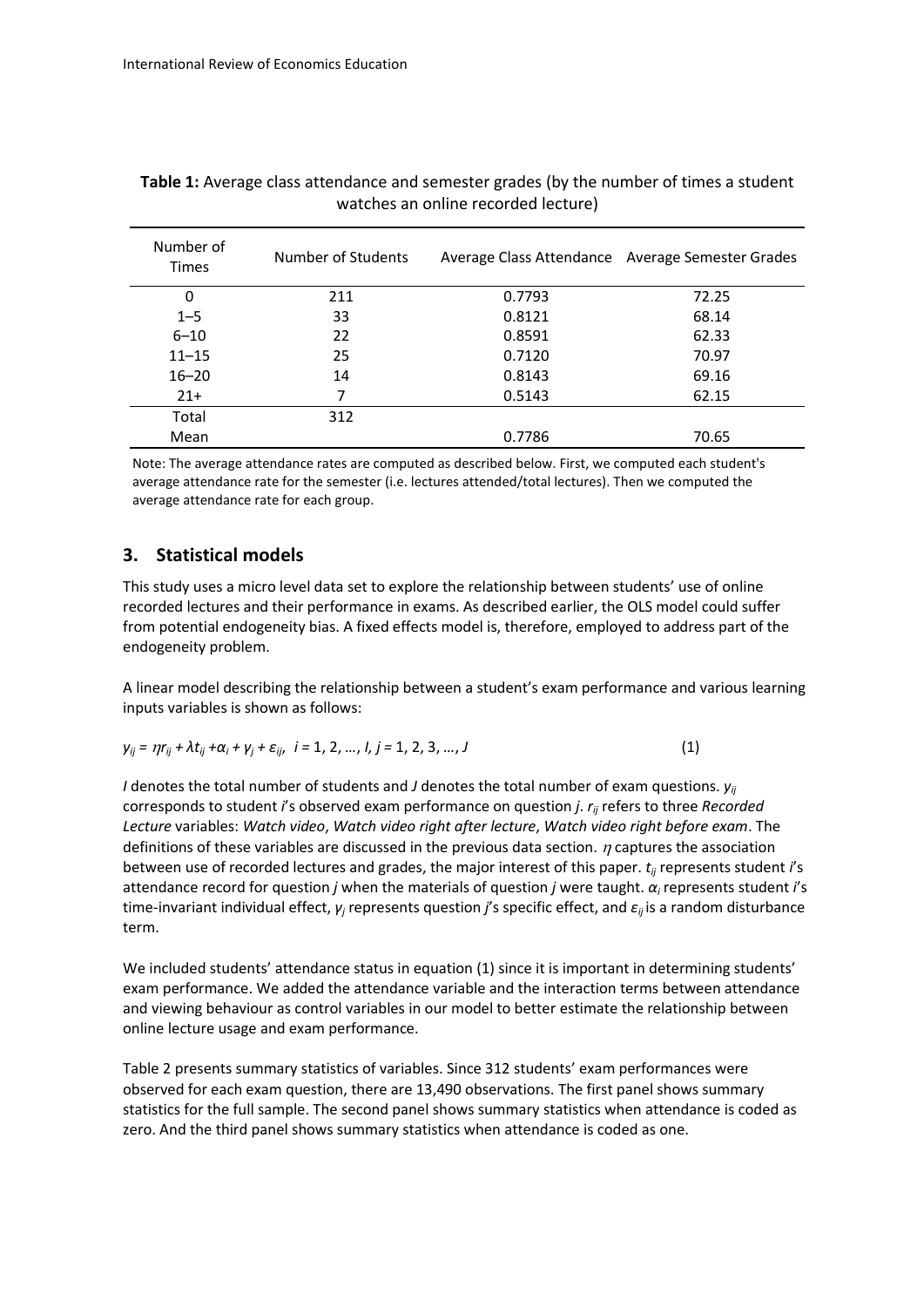| Variables            | $\mathsf{N}$ | Mean   | Standard<br>Deviation | Minimum | Maximum |  |  |  |  |  |
|----------------------|--------------|--------|-----------------------|---------|---------|--|--|--|--|--|
| <b>Full Sample</b>   |              |        |                       |         |         |  |  |  |  |  |
| Attendance           | 13490        | 0.7599 | 0.4272                | 0.0000  | 1.0000  |  |  |  |  |  |
| Grades               | 13490        | 0.6736 | 0.4212                | 0.0000  | 1.0000  |  |  |  |  |  |
| Male                 | 13490        | 0.4098 | 0.4918                | 0.0000  | 1.0000  |  |  |  |  |  |
| <b>Times</b>         | 13490        | 0.3202 | 0.7893                | 0.0000  | 7.0000  |  |  |  |  |  |
| Watch Video          | 13490        | 0.1834 | 0.3870                | 0.0000  | 1.0000  |  |  |  |  |  |
| <b>Total Minutes</b> | 13490        | 26.722 | 79.790                | 0.0000  | 1053.0  |  |  |  |  |  |
| Before the Exam      | 13490        | 0.1645 | 0.3707                | 0.0000  |         |  |  |  |  |  |
| After the Lecture    | 13490        | 0.0634 | 0.2437                | 0.0000  | 1.0000  |  |  |  |  |  |
| Attendance = $0$     |              |        |                       |         |         |  |  |  |  |  |
| Attendance           | 3239         | 0.0000 | 0.0000                | 0.0000  | 0.0000  |  |  |  |  |  |
| Grades               | 3239         | 0.6300 | 0.4390                | 0.0000  | 1.0000  |  |  |  |  |  |
| Male                 | 3239         | 0.5536 | 0.4972                | 0.0000  | 1.0000  |  |  |  |  |  |
| <b>Times</b>         | 3239         | 0.4594 | 0.9510                | 0.0000  | 7.0000  |  |  |  |  |  |
| Watch Video          | 3239         | 0.2485 | 0.4322                | 0.0000  | 1.0000  |  |  |  |  |  |
| <b>Total Minutes</b> | 3239         | 40.577 | 104.40                | 0.0000  | 834.00  |  |  |  |  |  |
| Before the Exam      | 3239         | 0.2186 | 0.4134                | 0.0000  | 1.0000  |  |  |  |  |  |
| After the Lecture    | 3239         | 0.1099 | 0.3128                | 0.0000  | 1.0000  |  |  |  |  |  |
| Attendance = $1$     |              |        |                       |         |         |  |  |  |  |  |
| Attendance           | 10251        | 1.0000 | 0.0000                | 1.0000  | 1.0000  |  |  |  |  |  |
| Grades               | 10251        | 0.6874 | 0.4145                | 0.0000  | 1.0000  |  |  |  |  |  |
| Male                 | 10251        | 0.3644 | 0.4813                | 0.0000  | 1.0000  |  |  |  |  |  |
| <b>Times</b>         | 10251        | 0.2762 | 0.7254                | 0.0000  | 7.0000  |  |  |  |  |  |
| Watch Video          | 10251        | 0.1628 | 0.3692                | 0.0000  | 1.0000  |  |  |  |  |  |
| <b>Total Minutes</b> | 10251        | 22.345 | 69.680                | 0.0000  | 1053.0  |  |  |  |  |  |
| Before the Exam      | 10251        | 0.1474 | 0.3545                | 0.0000  | 1.0000  |  |  |  |  |  |
| After the Lecture    | 10251        | 0.0487 | 0.2152                | 0.0000  | 1.0000  |  |  |  |  |  |

#### **Table 2:** Summary statistics

Note: Students are repeatedly observed by the questions they answered in exams. Therefore, the number of observations is 13,490 rather than 312 in Table 1.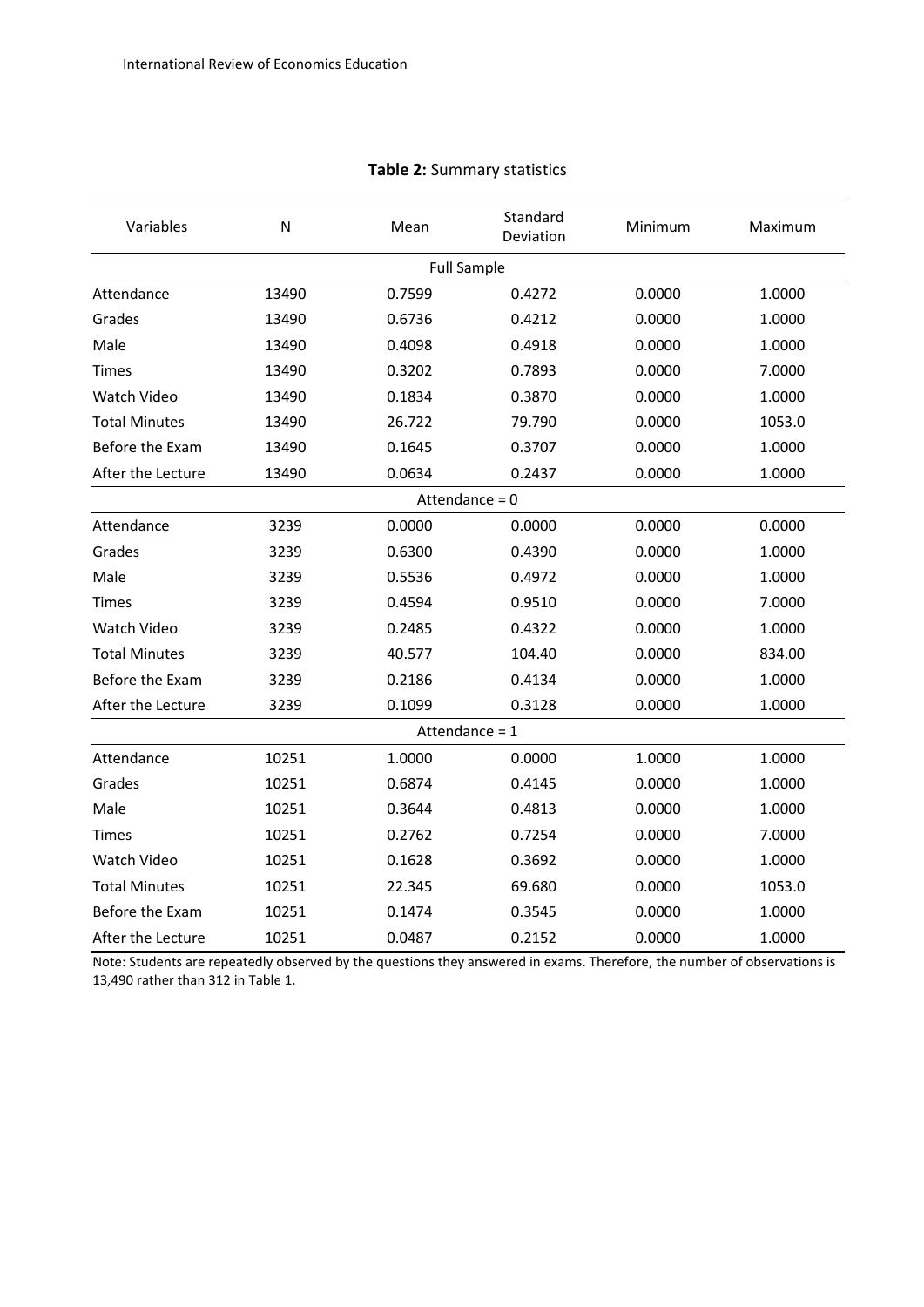By comparing the summary statistics in the second and third panels, we found that attendance is positively associated with students' performances. Male students, relative to female students, are more likely to skip lectures. Most importantly, we found that students are more likely to access recorded lectures if they skip lectures.

Table 3 shows correlations among key variables. We found that grades are positively correlated with attendance. The set of *Recorded Lecture* variables is negatively associated with both attendance and grades without controlling for other factors. In addition, male students, relative to their female counterparts are more likely to access online recorded lectures.

| Variables            | Attendance  | Grades                 | Male         | <b>Times</b> | Watch<br>Video | Total<br><b>Minutes</b> | <b>Before</b><br>the Exam | After the<br>Lecture |  |
|----------------------|-------------|------------------------|--------------|--------------|----------------|-------------------------|---------------------------|----------------------|--|
| Attendance           | 1           |                        |              |              |                |                         |                           |                      |  |
| Grades               | $0.0582**$  | 1                      |              |              |                |                         |                           |                      |  |
| Male                 | $-0.1643**$ | $-0.0423**$            | $\mathbf{1}$ |              |                |                         |                           |                      |  |
| <b>Times</b>         | $-0.0991**$ | $-0.0007$              | $0.0164**$   | $\mathbf{1}$ |                |                         |                           |                      |  |
| Watch Video          | $-0.0946**$ | $-0.0142*$             | $0.0165**$   | $0.8559**$   | $\mathbf{1}$   |                         |                           |                      |  |
| <b>Total Minutes</b> | $-0.0976**$ | $-0.0121$              | $-0.0139$    | $0.7531**$   | $0.7059**$     | 1                       |                           |                      |  |
| Before the<br>Exam   | $-0.0820**$ | $-0.0198**$            | $0.0319**$   | $0.7892**$   | $0.9362**$     | $0.6508**$              | 1                         |                      |  |
| After the<br>Lecture | $-0.1073**$ | $-0.0666$ ** $-0.0051$ |              | $0.4171**$   | $0.5489**$     | $0.3599**$              | $0.4935**$                | 1                    |  |

**Table 3:** Pearson correlation coefficients for attendance, grades, online video usage, and other variables

Note: Number of observations is 13,490. "\*\*" at the 5% and "\*" at the 10% significance level.

#### **4. Estimation results**

Estimation results of both OLS models and fixed effects models are presented in Table 4. Clustered standard errors are computed, using the textbook chapter as the cluster. The following main conclusions are based on the fixed effects model since we relied on variations within each of the students' viewings to identify the online recorded lectures' effects.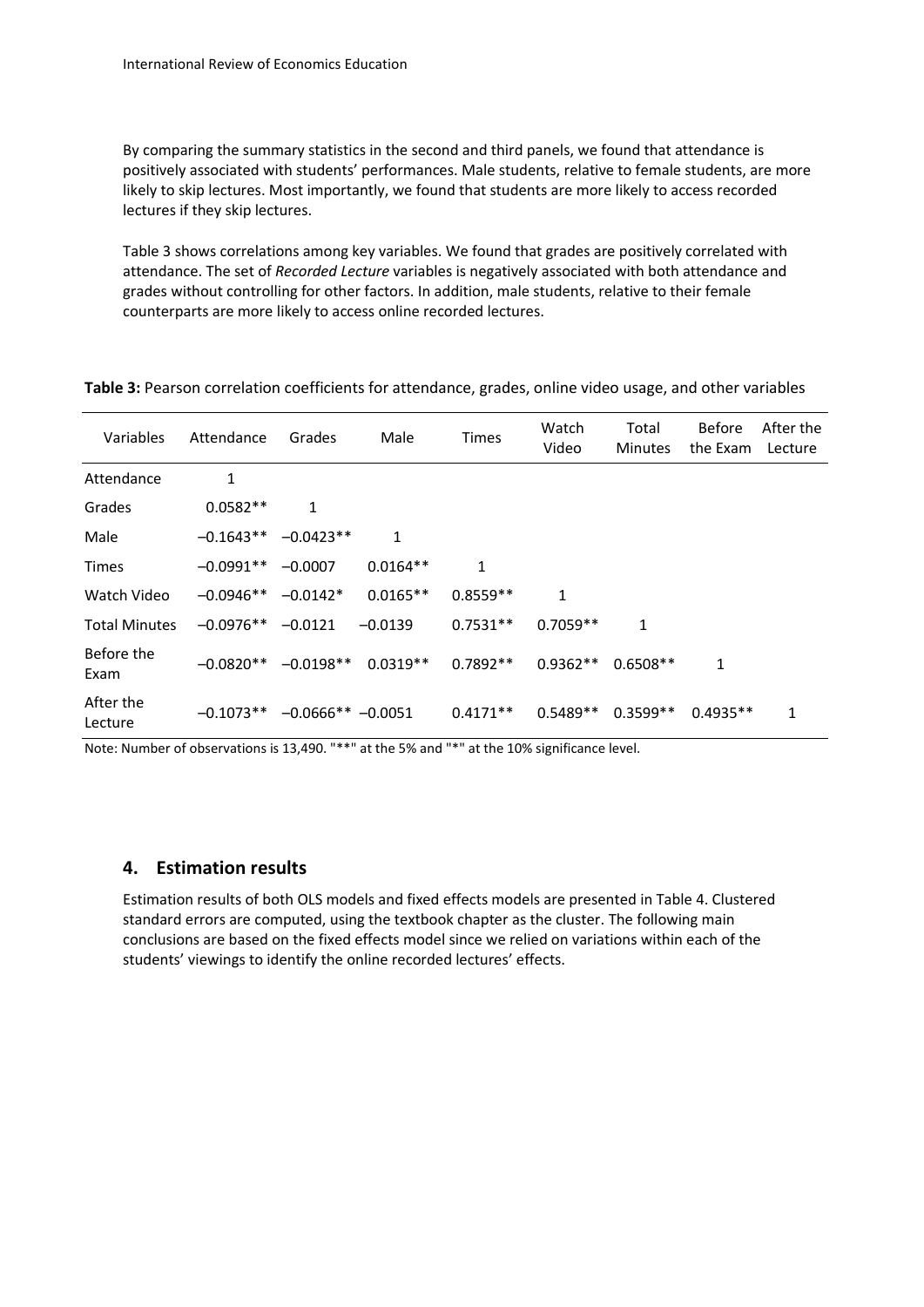| Independent Variable     |            |            |            | <b>OLS</b> |                    |           |                       |          |            |           | <b>Fixed Effects</b> |             |            |            |
|--------------------------|------------|------------|------------|------------|--------------------|-----------|-----------------------|----------|------------|-----------|----------------------|-------------|------------|------------|
|                          | (1)        | (11)       | (III)      | (IV)       | (V)                | (VI)      | (VII)                 | (1)      | (II)       | (III)     | (IV)                 | (V)         | (VI)       | (VII)      |
| (1) Attendance           | $0.0591**$ | $0.0616**$ | $0.0611**$ | $0.0672**$ | $0.0655**0.0706**$ |           | $0.0709**$            | 0.0151   | 0.0170     | 0.0159    | 0.0189               | $0.0192*$   | $0.0212*$  | $0.0217*$  |
|                          | (0.0127)   | (0.0127)   | (0.0127)   | (0.0154)   | (0.0138)           | (0.0157)  | (0.0148)              | (0.0114) | (0.0110)   | (0.0109)  | (0.0121)             | (0.0109)    | (0.0118)   | (0.0119)   |
|                          |            | $0.0235**$ |            |            |                    |           |                       |          | $0.0389**$ |           |                      |             |            |            |
| (2) Watch video          |            | (0.0080)   |            |            |                    |           |                       |          | (0.0111)   |           |                      |             |            |            |
| (3) Watch video right    |            |            | 0.0319     | $0.0351*$  | $0.0631**$         | 0.0272    | $0.0392**$            |          |            | 0.0007    | 0.0019               | 0.0218      | $-0.0017$  | 0.0126     |
| after lecture            |            |            | (0.0192)   | (0.0195)   | (0.0171)           | (0.0201)  | (0.0179)              |          |            | (0.0204)  | (0.0203)             | (0.0179)    | (0.0198)   | (0.0170)   |
|                          |            |            |            |            |                    |           |                       |          |            |           |                      |             |            |            |
| (4) Watch video right    |            |            | 0.0042     | 0.0229     | 0.0041             | $0.0407*$ | 0.0353                |          |            | $0.0340*$ | $0.0421**$           | $0.0336*$   | $0.0531**$ | $0.0468**$ |
| before exam              |            |            | (0.0145)   | (0.0189)   | (0.0145)           | (0.0226)  | (0.0225)              |          |            | (0.0187)  | (0.0201)             | (0.0188)    | (0.0194)   | (0.0210)   |
| (5) Interaction Term     |            |            |            | $-0.0289$  |                    |           |                       |          |            |           | $-0.0130$            |             |            |            |
| $(1)$ <sup>*</sup> $(2)$ |            |            |            | (0.0172)   |                    |           |                       |          |            |           | (0.0167)             |             |            |            |
| (6) Interaction Term     |            |            |            |            | $-0.0495**$        |           | $-0.0181$             |          |            |           |                      | $-0.0338**$ |            | $-0.0218$  |
| $(1)$ <sup>*</sup> $(3)$ |            |            |            |            | (0.0187)           |           | (0.0145)              |          |            |           |                      | (0.0156)    |            | (0.0216)   |
|                          |            |            |            |            |                    |           |                       |          |            |           |                      |             |            |            |
| (7) Interaction Term     |            |            |            |            |                    |           | $-0.0484** -0.0414**$ |          |            |           |                      |             | $-0.0254$  | $-0.0173$  |
| $(1)$ <sup>*</sup> $(4)$ |            |            |            |            |                    | (0.0180)  | (0.0175)              |          |            |           |                      |             | (0.0187)   | (0.0223)   |
| (OLS<br>Hausman Test     |            |            |            |            |                    |           |                       | 35.320   | 44.610     | 9.0900    | 10.760               | 8.1900      | 8.6900     | 8.3900     |
| vs. Fixed Effects)       |            |            |            |            |                    |           |                       |          |            |           |                      |             |            |            |
| R-squared                | 0.2763     | 0.2766     | 0.2766     | 0.2768     | 0.2768             | 0.2770    | 0.2770                | 0.3596   | 0.3602     | 0.3601    | 0.3601               | 0.3602      | 0.3602     | 0.3602     |
| Sample Size              | 13,490     | 13,490     | 13,490     | 13,490     | 13,490             | 13,490    | 13,490                | 13,490   | 13,490     | 13,490    | 13,490               | 13,490      | 13,490     | 13,490     |

#### **Table 4:** The effects of supplemental online recorded lectures

Note: The dependant variable is a percentage of the correctness of an answer. Exam question dummies are included in all regressions. The row of Hausman test reports the statistics for OLS against fixed effects models. "\*\*" is significant at 5% and "\*" is significant at 10% type I error level. White (1980) robust standard errors are in parentheses; standard errors also robust to clustering in square brackets.

Attendance has a significant and positive effect on students' learning outcomes in most models. In the OLS model, the grades improvement attributable to attendance ranges from 5.91 percentage points to 7.09 percentage points; in the fixed effects model, the grades improvement attributable to attendance ranges from 1.51 percentage points to 2.17 percentage points. This finding is in line with those in prior literature using either secondary data (Marburger, 2001, 2006; Stanca, 2006) or experimental data (Chen and Lin, 2008).

Another one of our key independent variables, whether or not students utilise online recorded lectures (*Watch Video*), also has a positive correlation with students' performance in exams. The association is statistically significant in both OLS and fixed effects models. It is important to note that after controlling for time-invariant individual effect and question specific effect, the fixed effects model shows that watching online recorded lectures has a greater impact. The improvement in grades associated with using online recorded lectures is close to 4 percentage points. This finding is consistent with results in some recent studies (Flores and Savage, 2007; Savage, 2009).

In addition, we found that when a student uses online recorded lectures matters in students' exam performances. Watching online recorded lectures right after the live lectures improves students' grades in some of the OLS models. However, the improvement becomes insignificant in the fixed effects model. In contrast, on average, watching recorded lectures in the week before an examination improves students' grades by 3 to 5 percentage points in the fixed effects model.

There are several plausible explanations for this finding. First, students may simply be cramming the material before exams. Second, students may become more serious about their studies because a test is approaching and use the online videos concurrently. Third, as students begin to study for tests, they may realise the gaps in their comprehension and rely on the videos to enhance their understanding.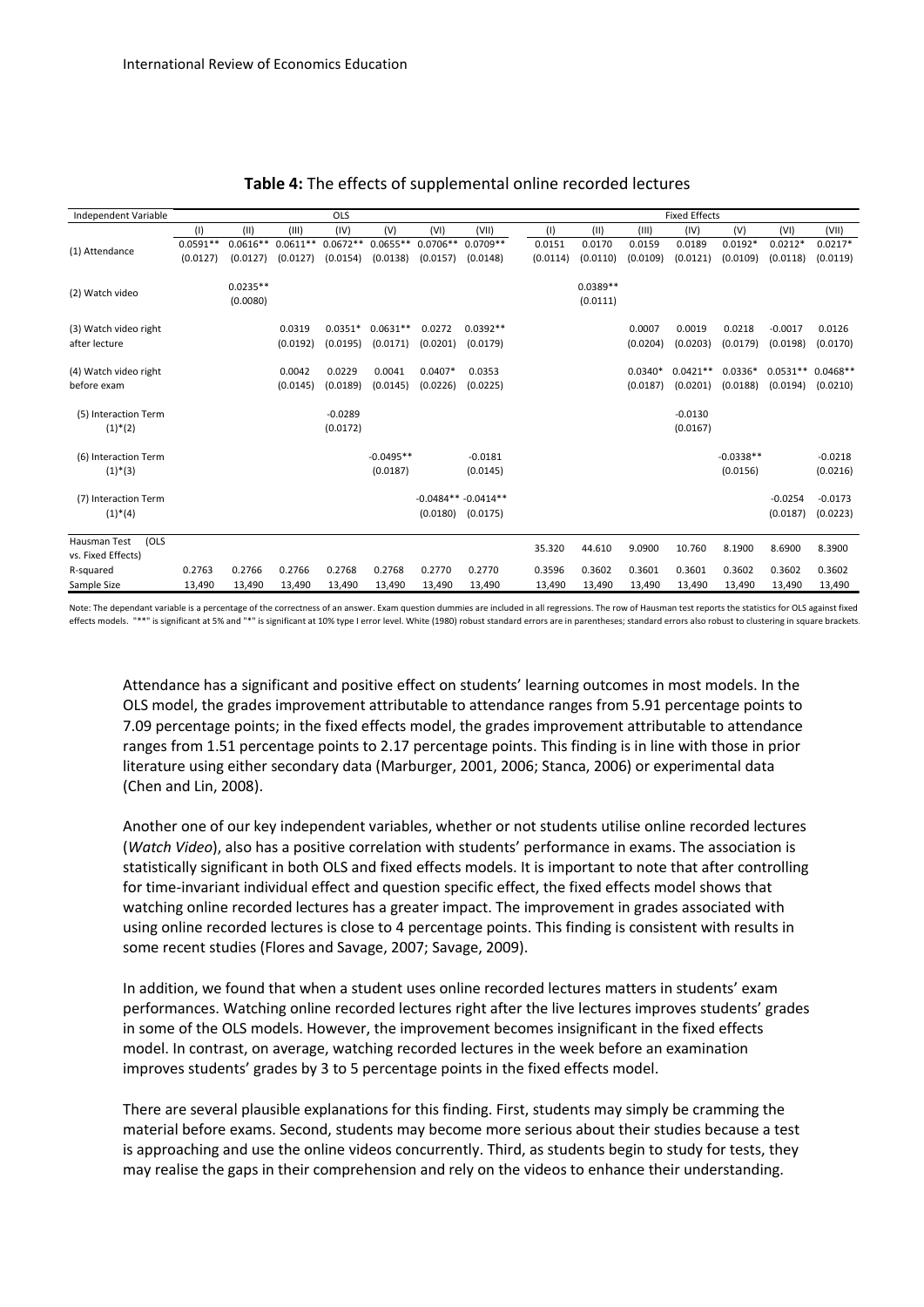If students are using online videos for cramming, then the availability of online recorded lectures helps students pass the exam and promotes the less desirable learning style which could hamper students' learning in the long term. Whereas if students are using the online recorded lectures concurrently with their notes, then the videos are complementing their studies. And if students are using the online recorded lectures to fill in the gaps in comprehension, then the online videos are acting as review sessions and help students' learning too.

Lastly, we also included several interaction terms to test whether the effect of accessing online recorded lectures differs with attendance records of students. We found that none of the interaction terms is statistically significant, after taking into account time-invariant heterogeneity and the question dummy.

### **5. Conclusion**

With the increasing popularity of information technology in higher education, it is important to study how students use new technologies for learning different subjects, and the results of adopting information technology on their learning outcomes. This study, using a rich panel data set, sheds light on the relationship between the usage of online recorded lectures and exam performance, specifically in the case of Microeconomics and Taiwanese students.

Our results show that one-third of students in our sample had accessed online recorded lectures. In addition, males, and those students who skip relatively more classes, are more likely to use online recorded lectures. With regard to the timing of watching online recorded lectures, most students access them just before sitting exams, rather than after lectures.

After taking into account time-invariant heterogeneity and question-specific effects, we partially addressed the potential endogeneity bias resulting from the correlation between online lecture viewing behaviour and unobserved heterogeneity. Our fixed effects model shows a significant and positive association between students' use of online recorded lectures and their exam performances. On average, the improvement associated with such online supplements is 4 percentage points, which is greater than the class attendance effect for the same group of students. The estimation results show that, after controlling for attendance status, the provision of supplemental online recorded lectures does help students learn microeconomics and improves their grades. For this group of students, those who use online resources relative to those who do not use online resources get better grades. This may imply that students could use online recorded lectures to review covered materials and that enhances their understanding of microeconomics.

Furthermore, the results also show that when students view the online lectures relative to when they take tests affects their exam performance. Accessing online recorded lectures just before an exam increases students' performance by 3 to 5 percentage points while watching online recorded lectures immediately after a class meeting does not show a significant effect in test scores. This might imply that the availability of online recorded lectures enhances students' exam performances and possibly increases the number of students who pass the exam by cramming the materials covered.

Many researchers are concerned about the correlation between lower attendance rates and the availability of internet enhancements since poor attendance rates usually mean students learn less too. This paper adds value to existing literature by investigating the usage of online recorded lectures and exploring the relationship between students' adoption of online technology and their academic performance. Future research needs to be done to better address the causal relationship between internet enhancement, attendance patterns and students' learning outcomes.